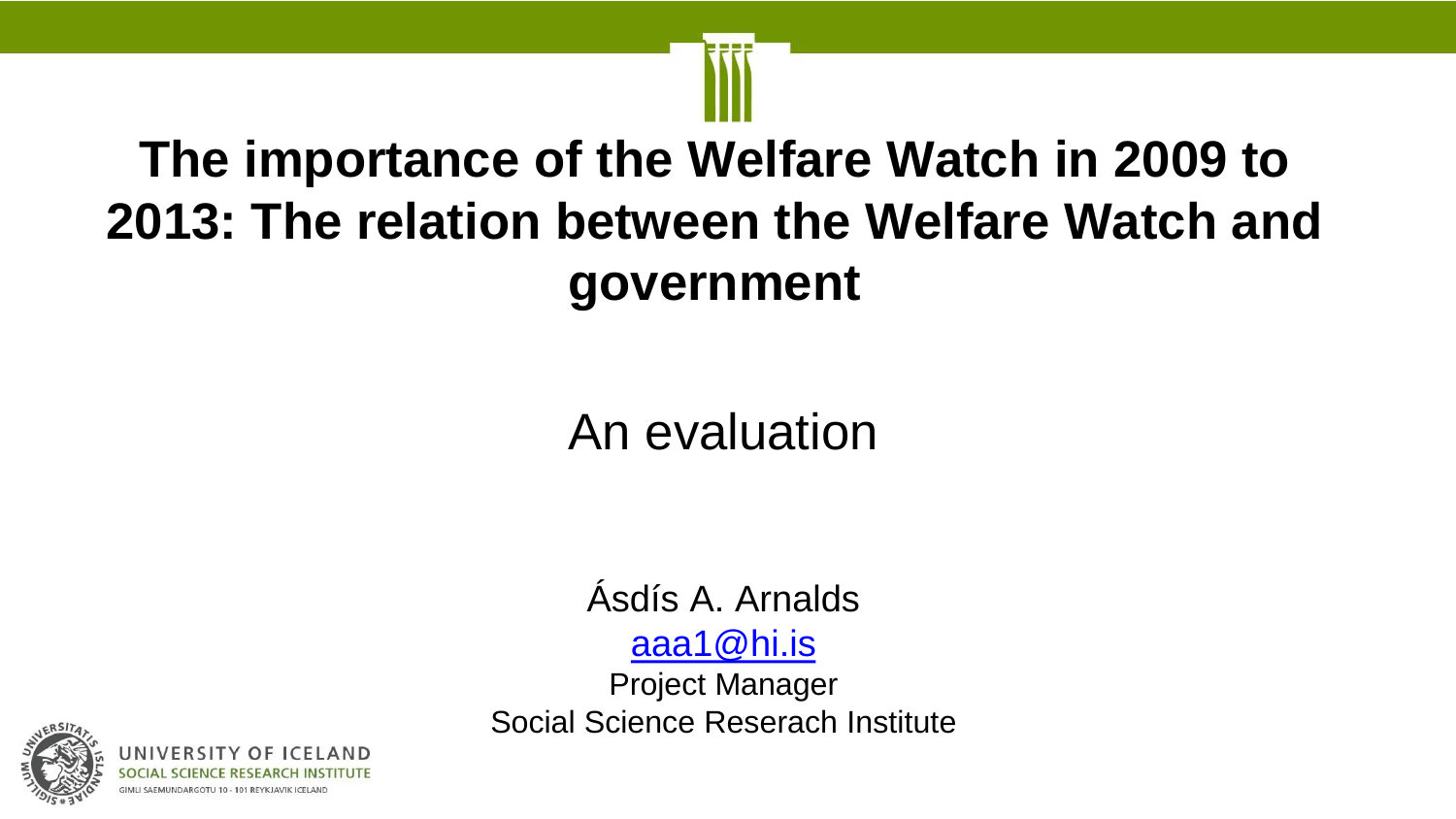## Evaluating the products of the Welfare Watch

Qualitative content analyses was used to:

a) gain information on which of the working groups' proposals were presented in the steering committee's reports…

and …

b) to trace the fate of these proposals.

- Texts that were analyzed:
	- Reports from the working groups
	- Reports from the steering committee
	- Official websites that provide information on government run operations

(for example documents and other written material presented on the national parliament's website)

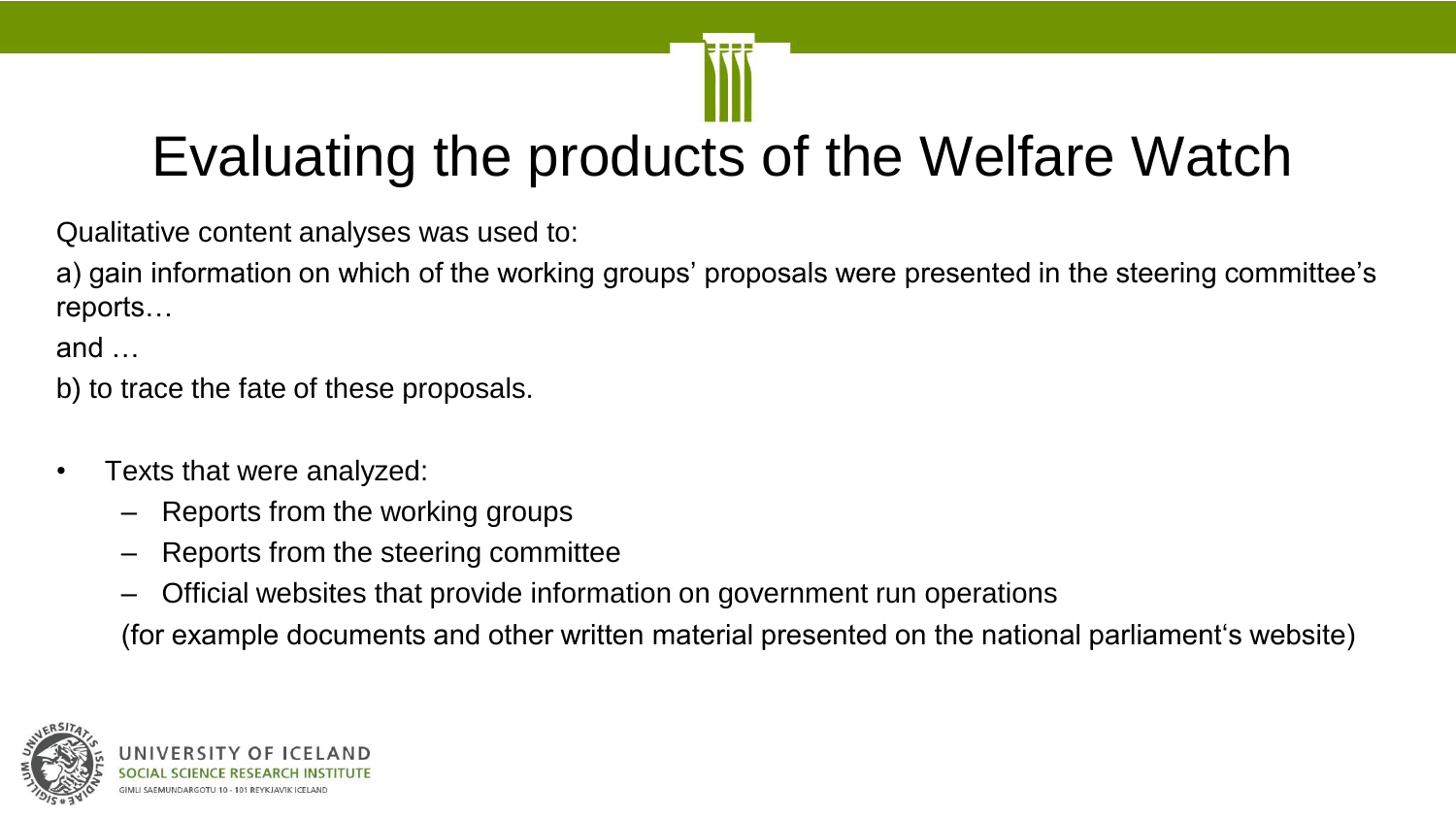

- Each of the working-groups set forth proposals in progress reports that were delivered to the steering-committee.
- Welfare Watch proposals, set forth in the steering-committee's reports, were based on working-group reports.
- The role of the Minister for Social Affairs and Social Security (later the Minister for Welfare) was to take on board Welfare Watch proposals and try to bring to them to fruition.

Proposals in progress reports from the working groups

Proposals in the steering committee's interim reports to authorities

Government and parliament actions and activities in welfare matters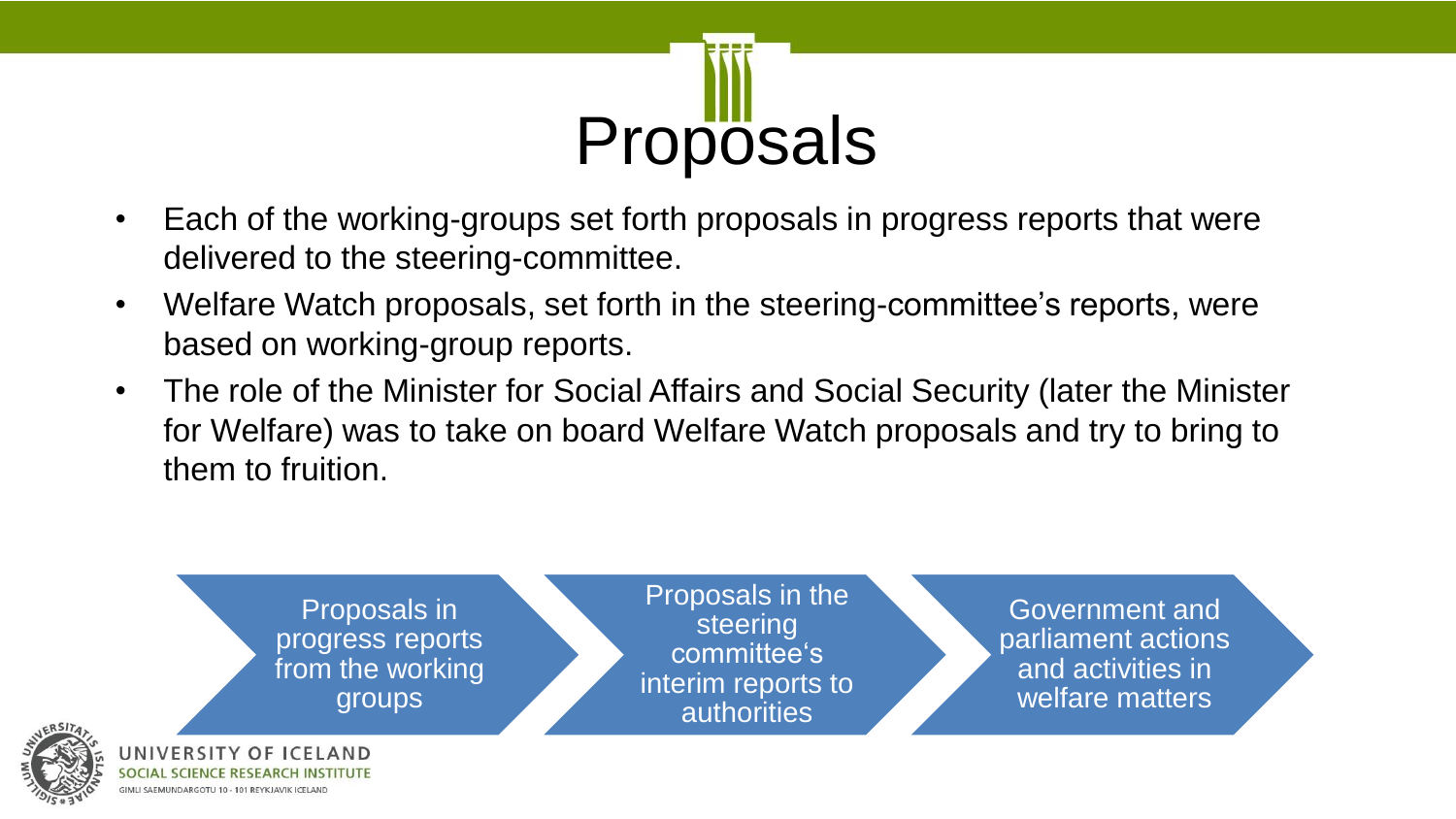## Proposals from the working group on *children and families with children*



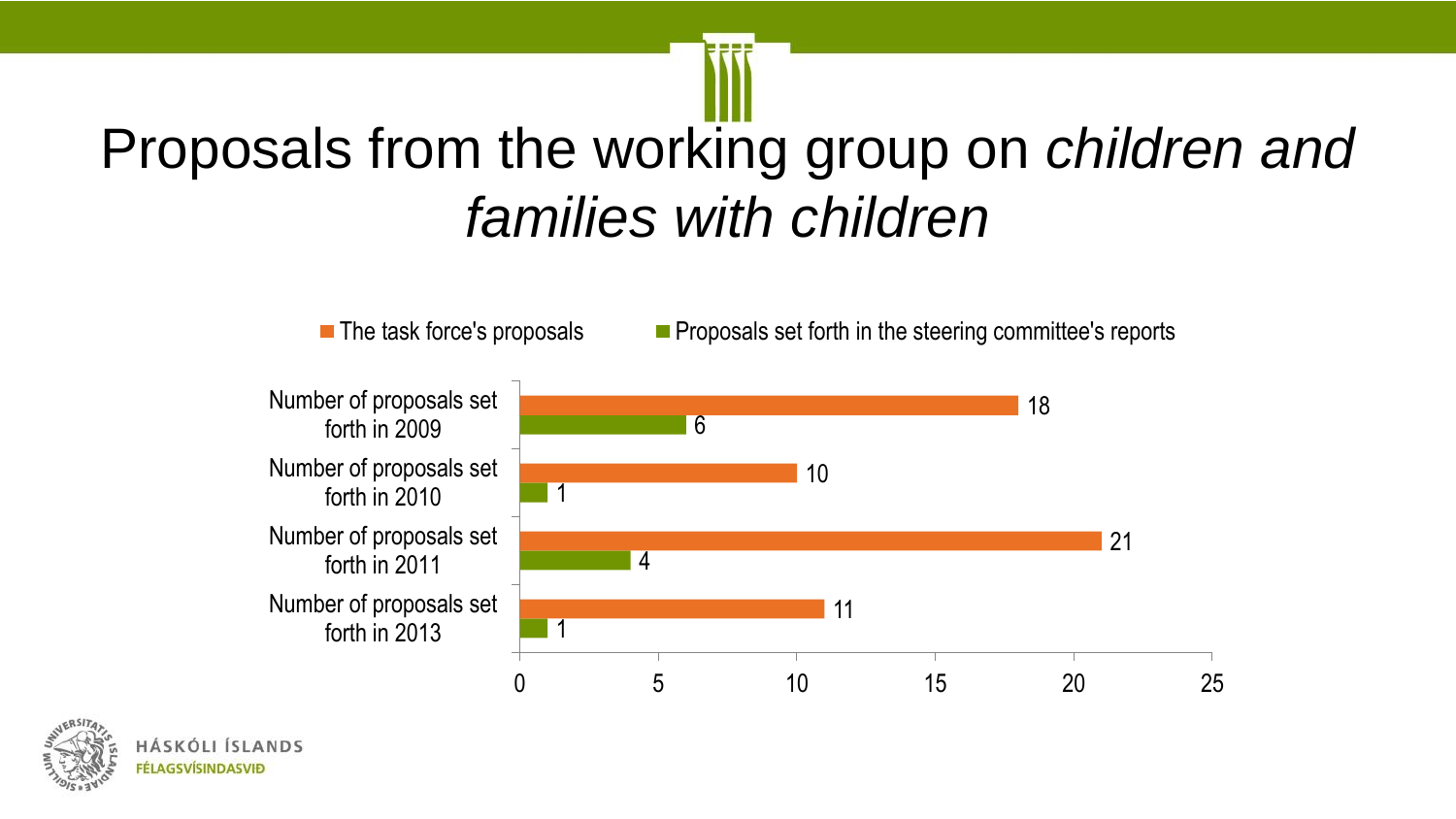**Working group proposals on children and families with children**

Steering committe proposals

Fate

#### **2009**

Steps should be taken to ensure that children receive lunch in all schools in Iceland.

### **2009**

Special attention should be given to the position of families with young children.

#### **2011 & 2013**

Payments to parents taking parenting and maternity/paternity leave are not to be reduced more than is the case at present. The payments should be raised to their previous level so that both parents use their entitlement and children enjoy the company of both parents during the earliest stage of their life.



Particular attention should be given to marginal groups in society, i.e. the handicapped, the chronically ill, immigrants and the disabled.

#### **2011–2013**

Special funds are to be allocated to healthcare centres to ensure mental health and psycho-social services for children.

### **2009**

Children, and families with young children, should be guaranteed access to professionals, with an emphasis on family counselling by the health services and social services.

### **2011 & 2013**

The government should increase support and take specific action to improve the welfare and financial situation of low-income families with children, particularly single parents and their children.



**JNIVERSITY OF IC** IMLI SAEMUNDARGOTU 10 - 101 REYKJAVIK ICELAN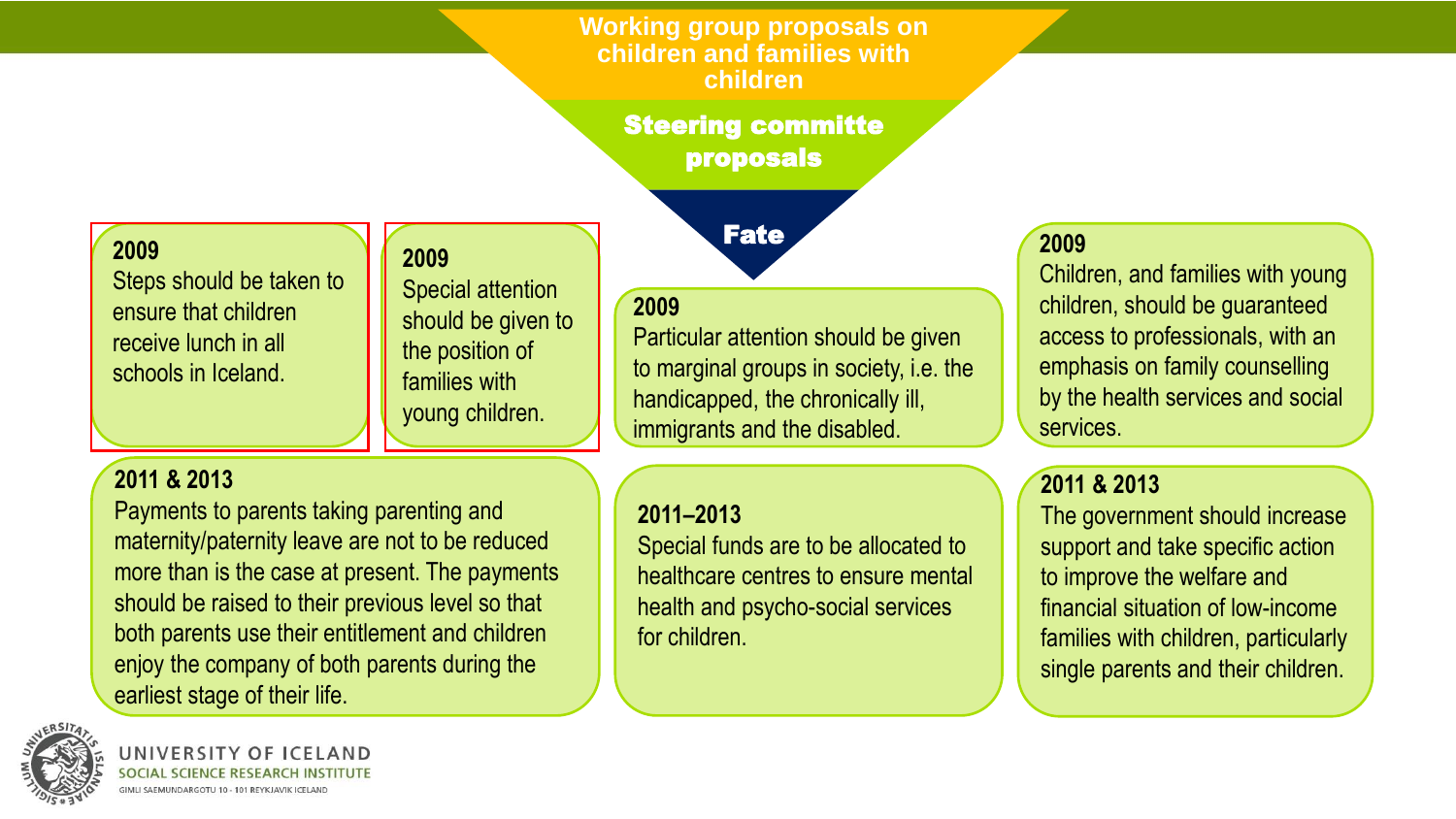**Working group proposals on children and families with children**

Steering committe proposals

Fate

•In early winter 2009, the Welfare Watch sent a request to all municipalities and school boards to ensure and monitor by all possible means that school children in their purview should receive lunch on every school day. The letter was sent in consultation with the Association of Icelandic Local Authorities. The proposal was adopted.

•Co-operation agreement on an experimental project to support chronically ill children and children diagnosed with ADHD.

•Parliamentary resolution on improved health care and the health of young people. Approved by Parliament on 15 May 2012.

•Policy formulation. Association of Local Authorities in Iceland 2011-2014 (e.g. Articles 1.4., 3.7., 3.9. and 3.11).

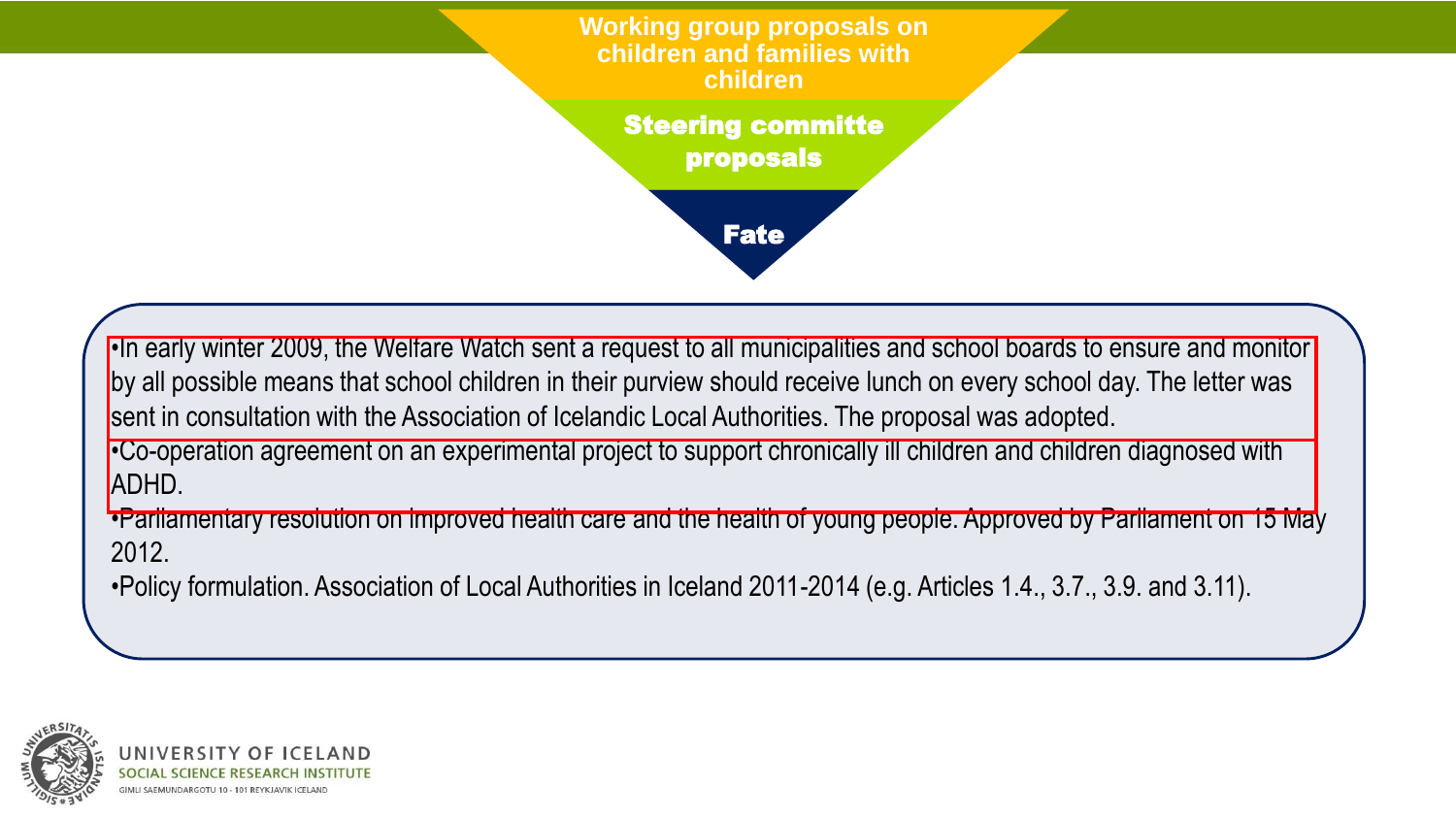## Proposals from the working group on *persons at risk both before and after the crisis*



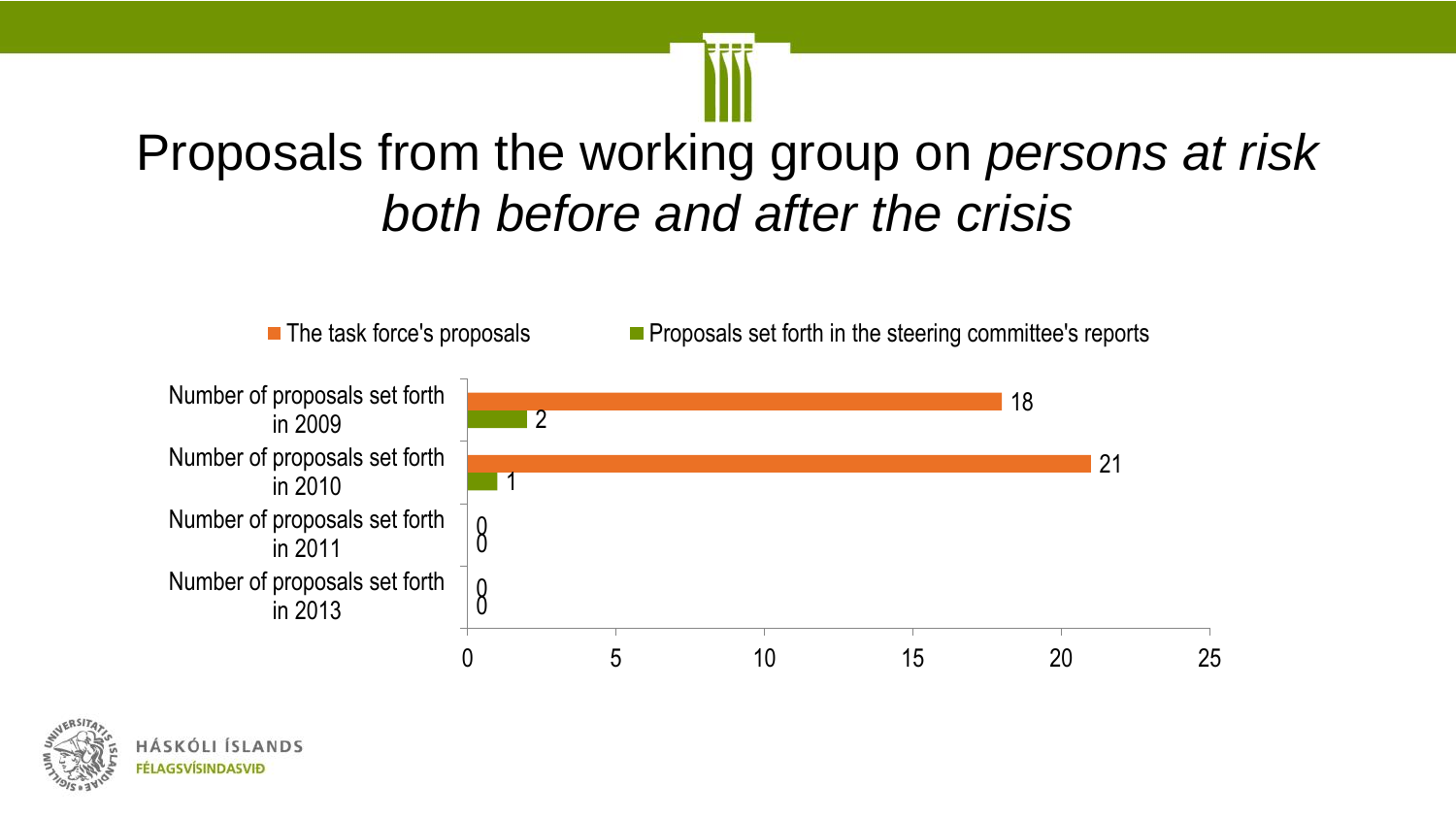**Working group proposals on persons at risk both befor and after the crisis**

> Steering committe proposals



#### **2009**

Collaboration between the Directorate of Labour and the local authorities' social services should be increased, not least as regards young persons, the long-term unemployed and persons who are seeking employment but do not qualify for unemployment benefit payments.

#### **2009**

The work of the "third sector" (NGOs) should be co-ordinated, with deliberate measures to utilise social resources.

#### **2011**

A study of conditions of those 16-year-olds opting not to continue in secondary education after completing primary education should be examined, with the aim of finding ways for them to undertake suitable studies, whether academic study, vocational study or training. Similarly, the conditions of students dropping out of secondary education should also be looked at and efforts made to find them a way back into study.



**NIVERSIT**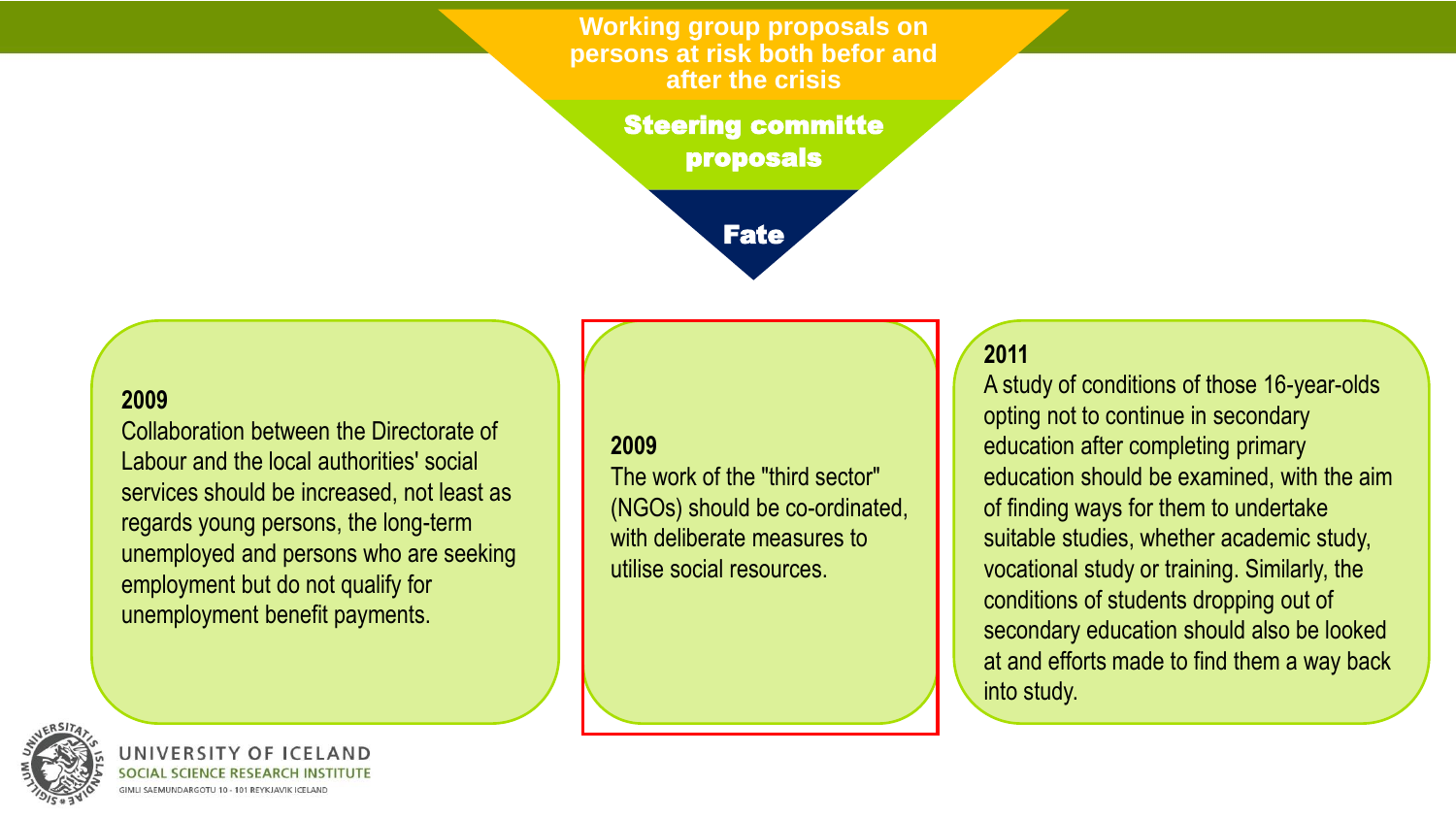**Working group proposals on persons at risk both befor and after the crisis**

> Steering committe proposals

> > Fate

•The Welfare Watch working group on the voluntary sector was set up to co-ordinate the activities of the voluntary sector and public agencies and to plan targeted action to use social capital in the best way possible.

•The Workplace Learning Fund Act entered into force in 2012. The Fund supports workplace learning and self-training (defined as part of professional training in the National Curriculum for secondary schools).

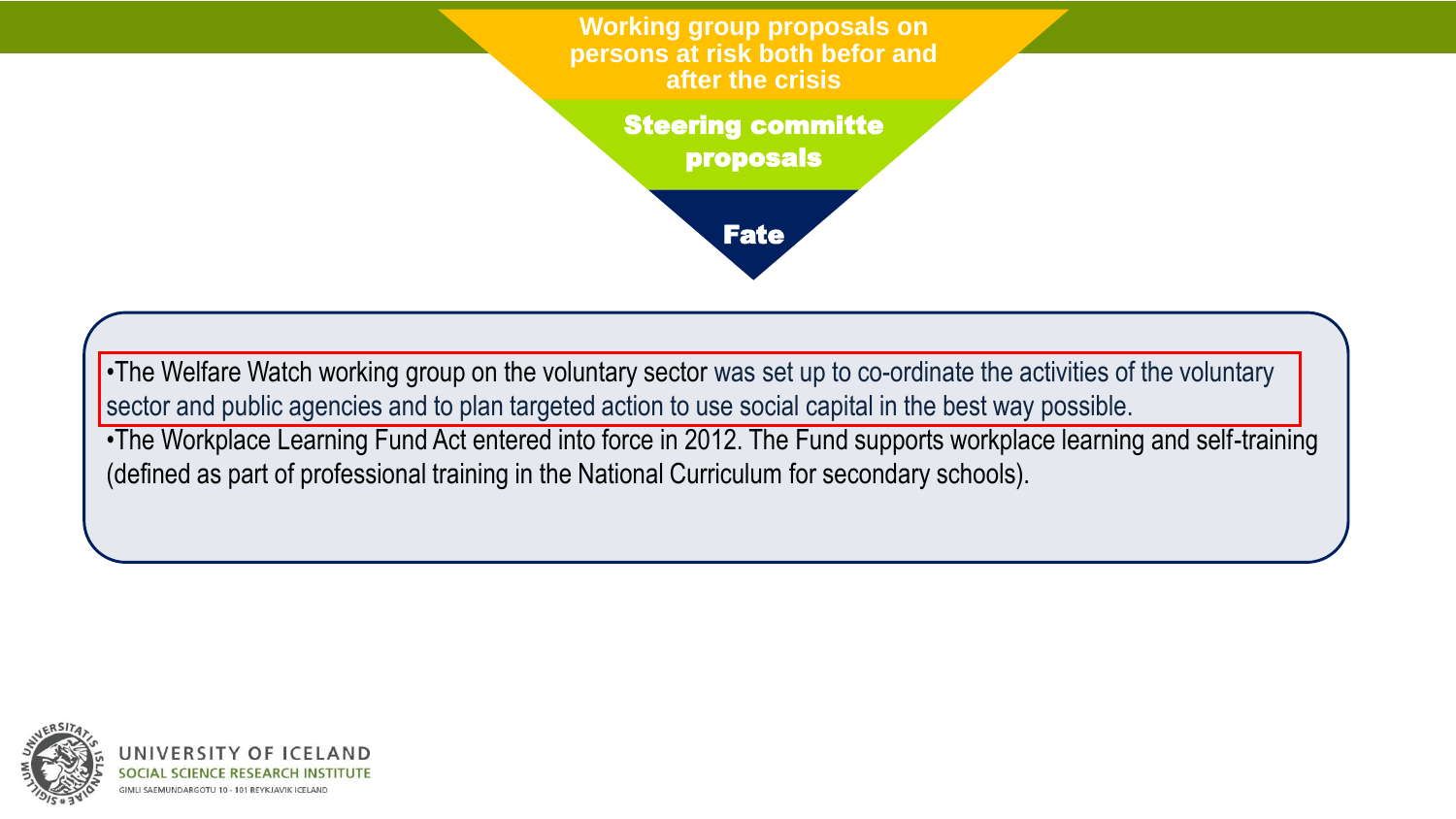## Proposals from the working group on *recession and health*



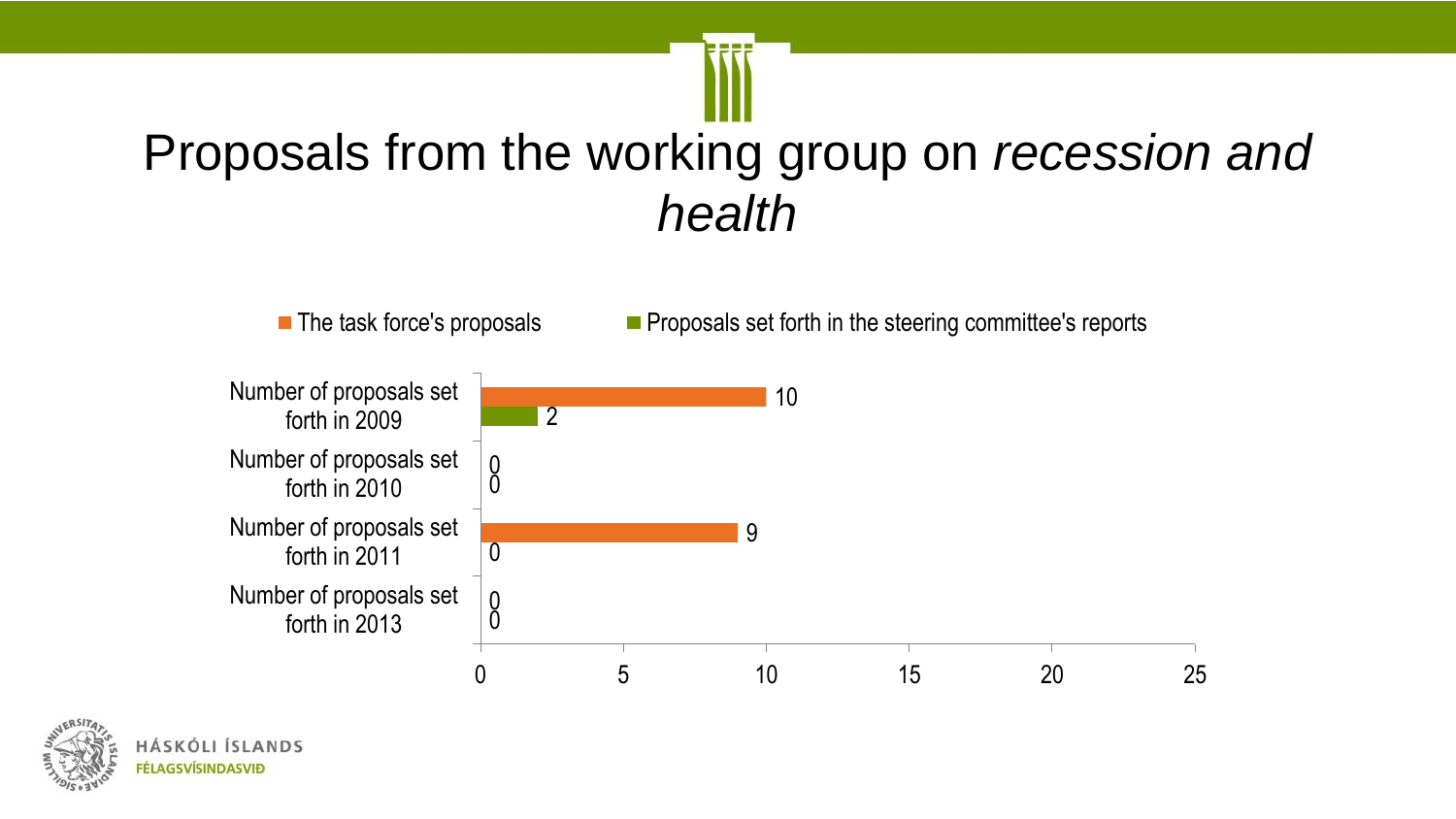**Working group proposals on recession and health**

Steering committe proposals



#### **2009**

Steps must be taken to ensure that a deterioration in people's financial position should not prevent them from having access to health services, that the healthcare services take the initiative on contacting care recipients who are in risk groups, that the level of the healthcare services should not be lowered and that changes in demand for health care be monitored closely.

•The Directorate of Health monitors key figures on health-service usage in Iceland. The Welfare Watch regularly keeps up with any changes in health-service usage through the Director of Health, who is a member of the steering committee. These figures include mortality figures, particularly data on medication use and suicide.

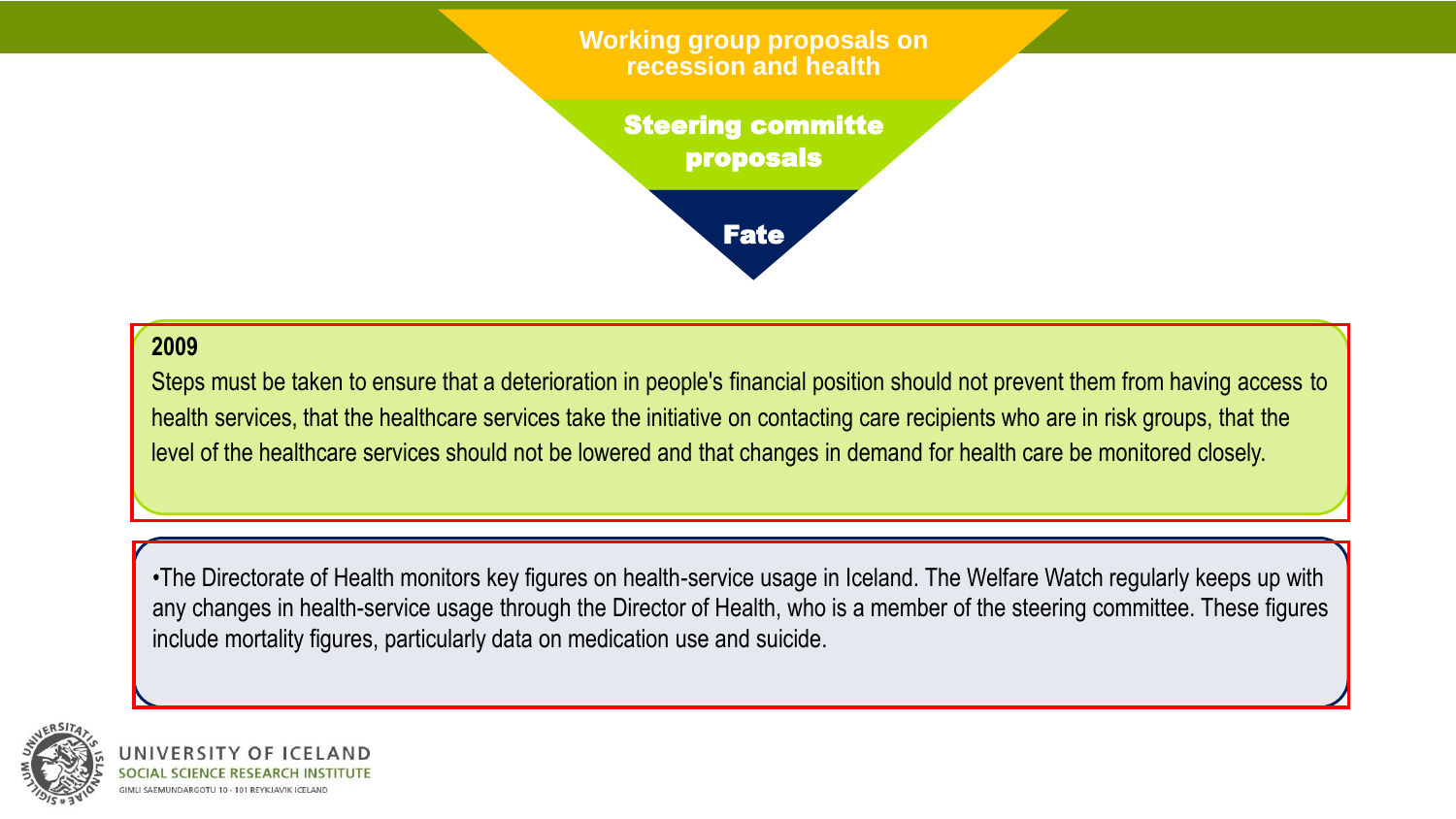## Proposals from the working group on *youth and young people*



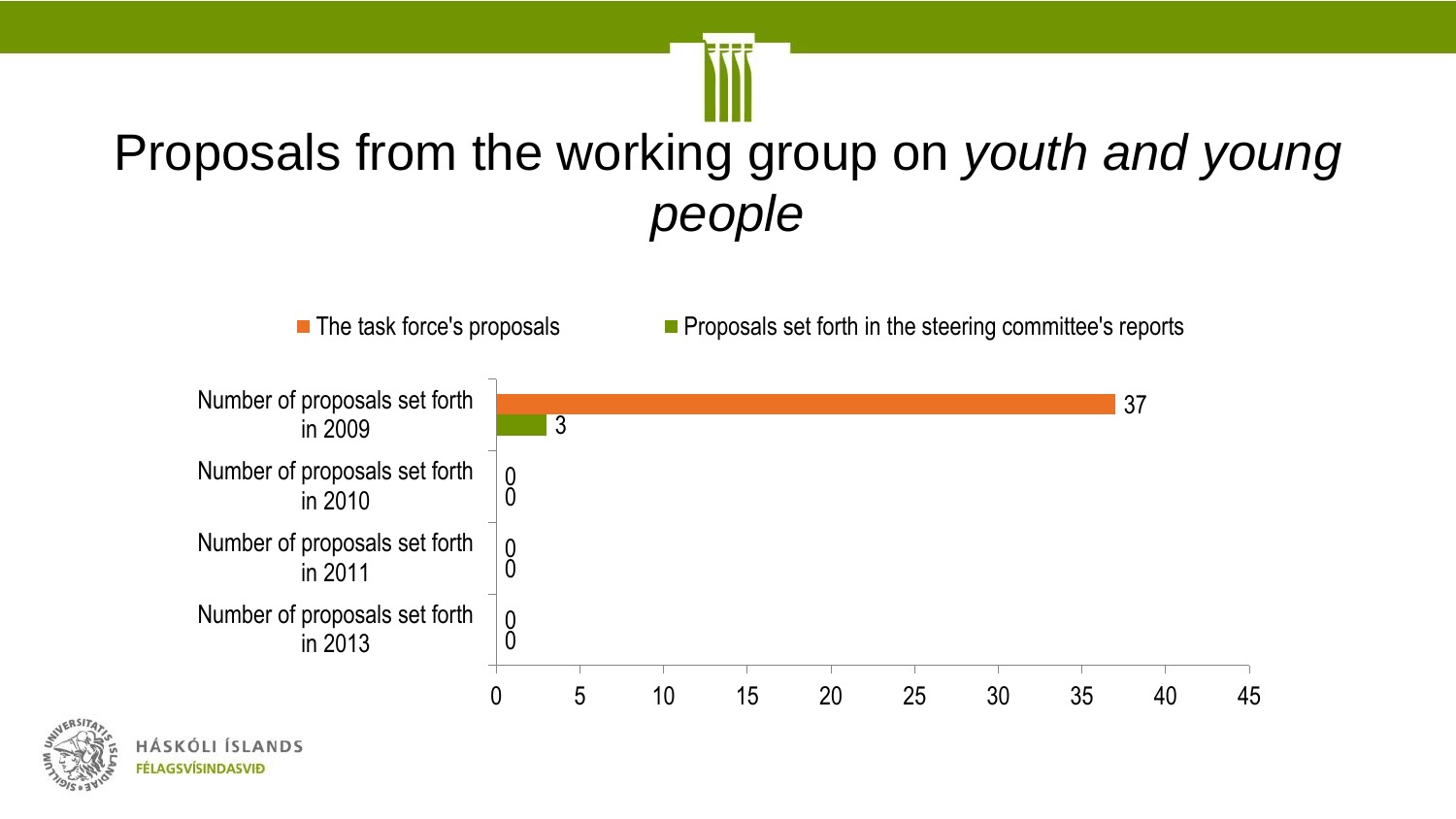**Working group proposals on youth and young people**

> Steering committe proposals



#### **2009**

Young people (aged 18–25) in special circumstances should be enabled, financially, to pursue studies in senior school, senior schools should accept all pupils who apply for admission and pupils pursuing practical subjects should be guaranteed the opportunity to complete their studies.

#### **2009**

Special remedies must be initiated for unemployed young people who are entering the labour market for the first time. The moral responsibility of employers, and particularly of the state and local government sectors, must be harnessed as regards engaging young unemployed people in supply positions and summer jobs.

#### **2009**

It must be ensured that the courses, and academic and vocational counselling, that have been available in continuing educational programmes to persons with shorter formal education continue to be provided.



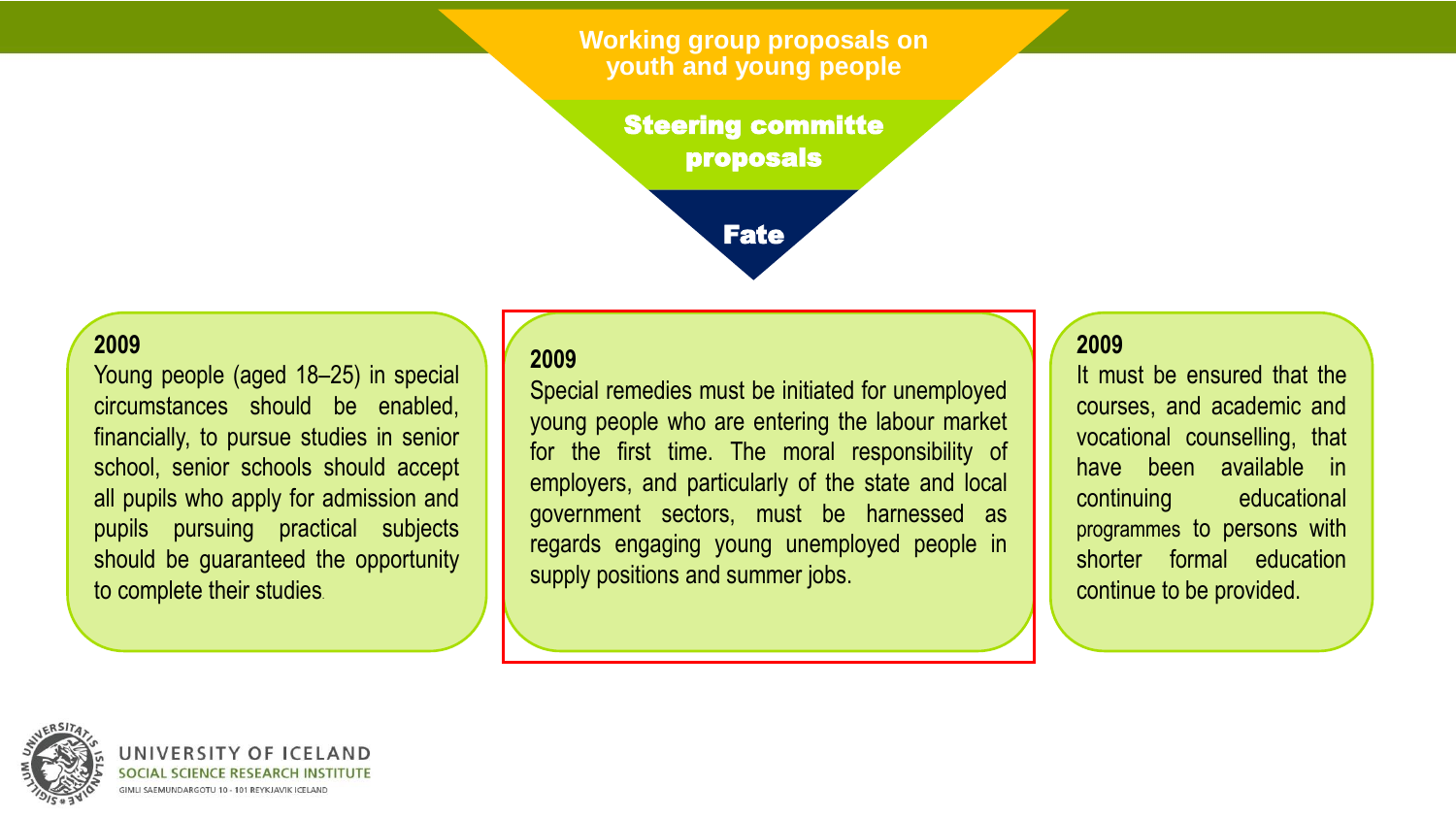**Working group proposals on youth and young people**

Steering committe proposals

Fate



•Continuing Education Acto 27/2010.

•In 2010, the operations of the Business Education Centre were extended, with the approval of the Federation of State and Municipal Employees, the Association of Icelandic Local Authorities and the Ministry of Finance.

•Parliamentary resolution on education and job creation for young people, passed by the Icelandic Parliament on 7 June 2011.

•Employment Centre: Co-operation project between municipalities, Directorate of Labour and the Ministry of Welfare offering services to young people on financial support and those in search of work and coming out of benefit entitlement.

•Report from the Minister for Social Affairs and Housing on the success of job-market measures for young people, requested by Árni Páll Árnason (Parliamentary Documentary 70 in Case 31 in the 142th Legislative Session of 2013).

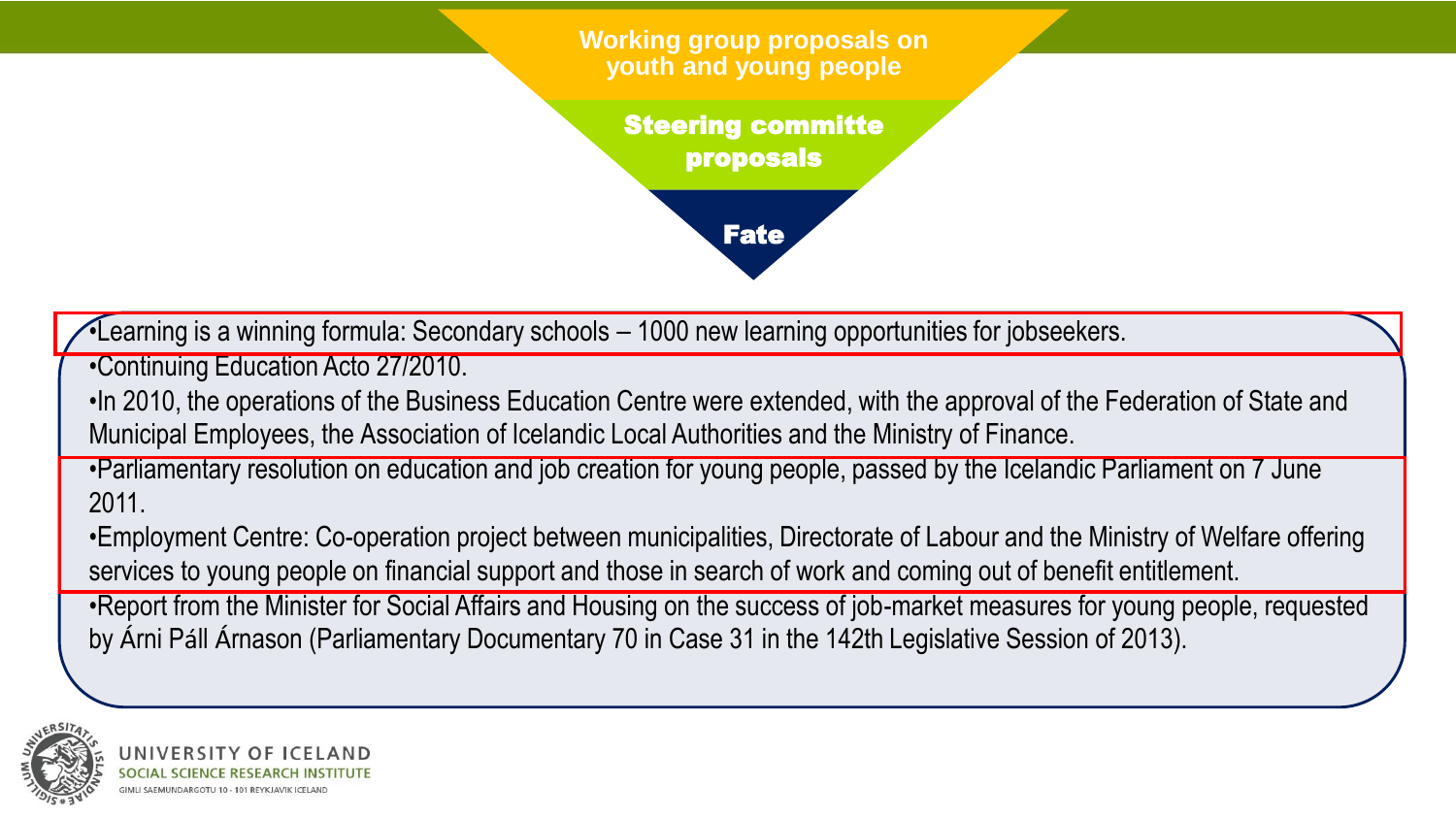

## Proposals from the working group on *the unemployed*



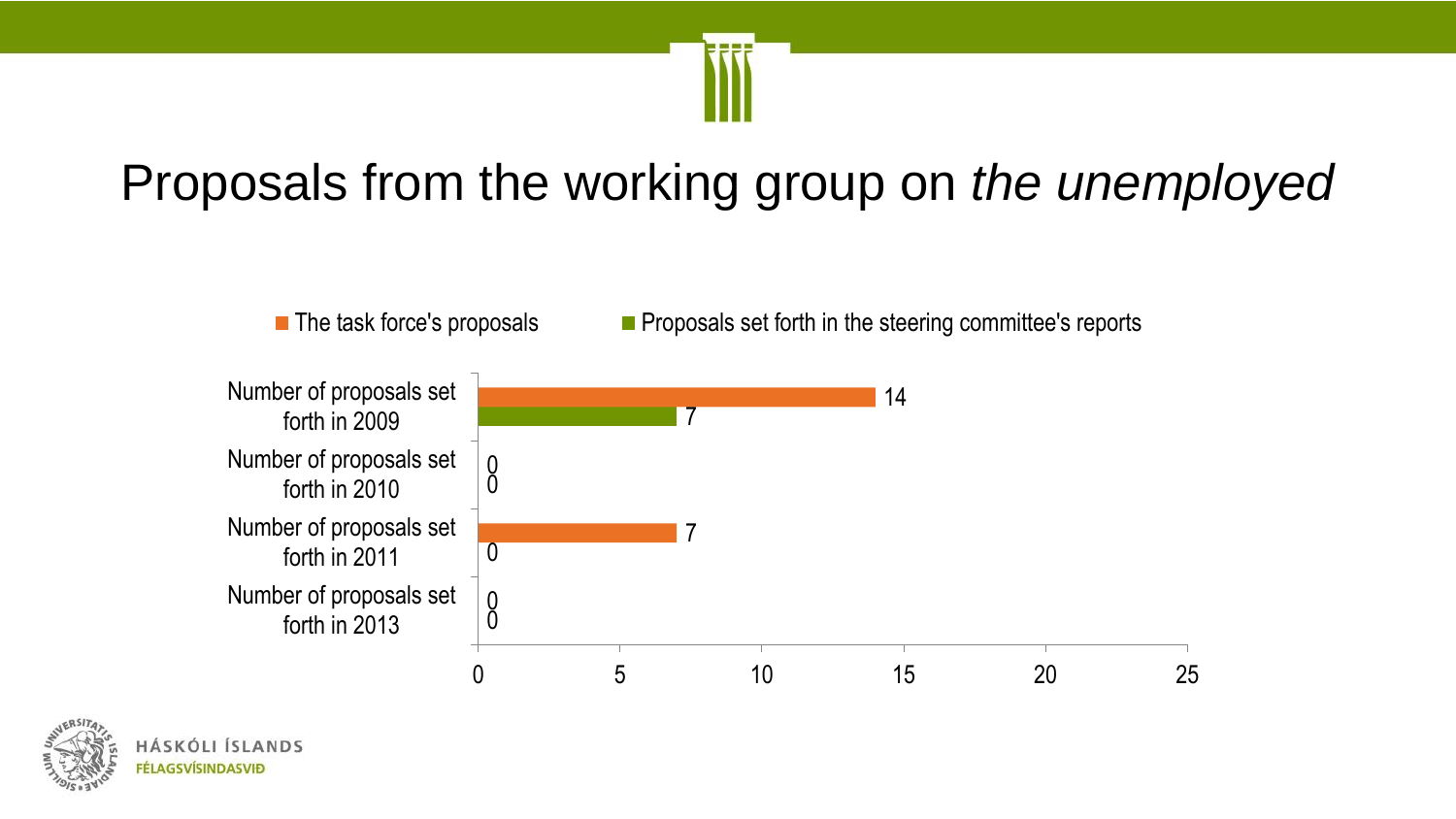#### **Working group proposals on the unemployed**

Steering committe proposals

Fate

#### **2009**

Through collaboration between the Directorate of Labour and the local authorities' social services, methods should be examined of assisting families in which there are dependent children up to the age of 18 and both parents are seeking employment.

#### **2009**

Plans to revise the social security system should be speeded up, with a particular examination of the disability assessment system and the structure of disability benefit payments. In addition, the work on the revision of the rules regarding maximum payments in the healthcare system should be brought to completion as soon as possible.

#### **2009**

**2009**

Attention must be given to

involving local authorities,

central government and the

social partners, with the aim

of avoiding a situation in

which unemployed people

remain stuck in dependency

on social benefit payments.

co-ordinated measures

Close and smooth collaboration must be established between the Vocational Rehabilitation Fund, the Directorate of Labour and the Social Security Institute.



**INIVERSITY** 

#### **2011**

New and more diverse labour-market measures are to be offered to ensure that the measures appeal to and are of use to the long-term unemployed.

#### **2011**

Young people seeking work who are not entitled to unemployment benefits are to be granted access to the labour-market measures of the Directorate of Labour.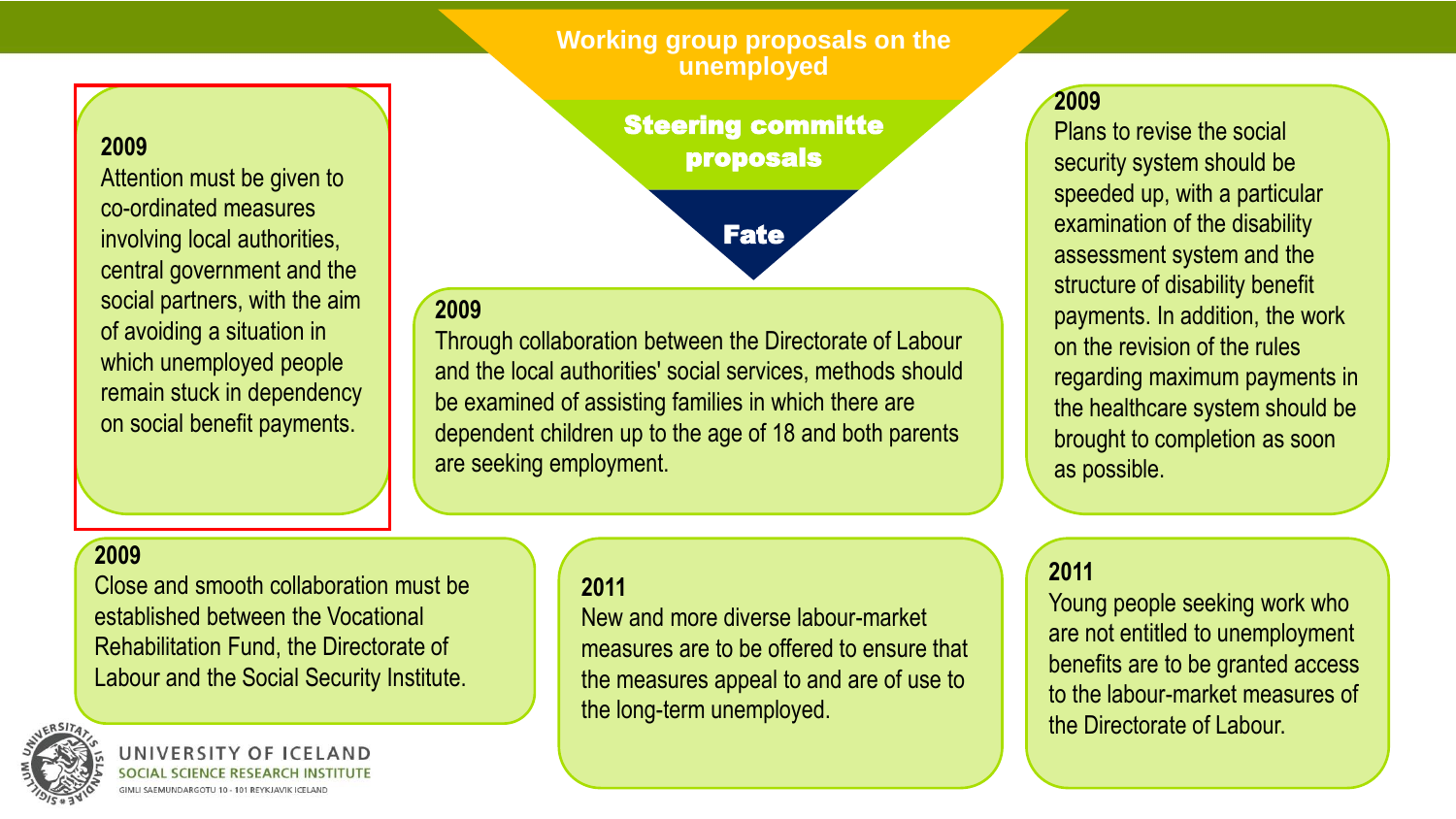**Working group proposals on the unemployed**

> Steering committe proposals

> > Fate

•Reply of the Minister for Social Affairs and Housing to a question from Guðlaugur Þór Þórðarson on the implementation of job-market measures, what they consist of, where they are offered, how many have taken advantage of them, etc.

•Parliamentary bill on social-security pension rights and social support.

•*Reinforcement.* An agreement between municipalities, the State's and job-market representatives in late 2012.

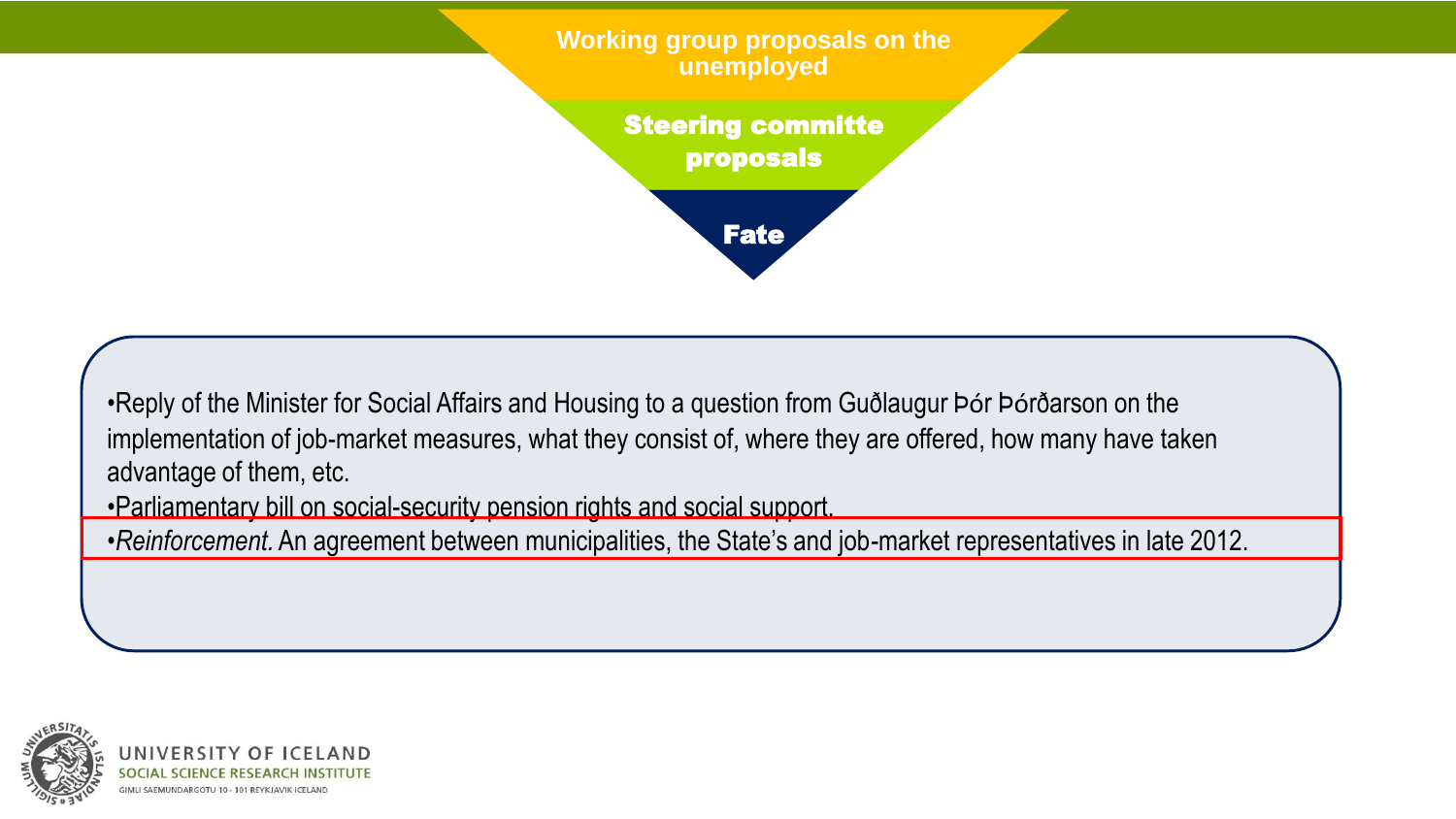## Proposals from the working-group on *fincancial difficulties of housholds*



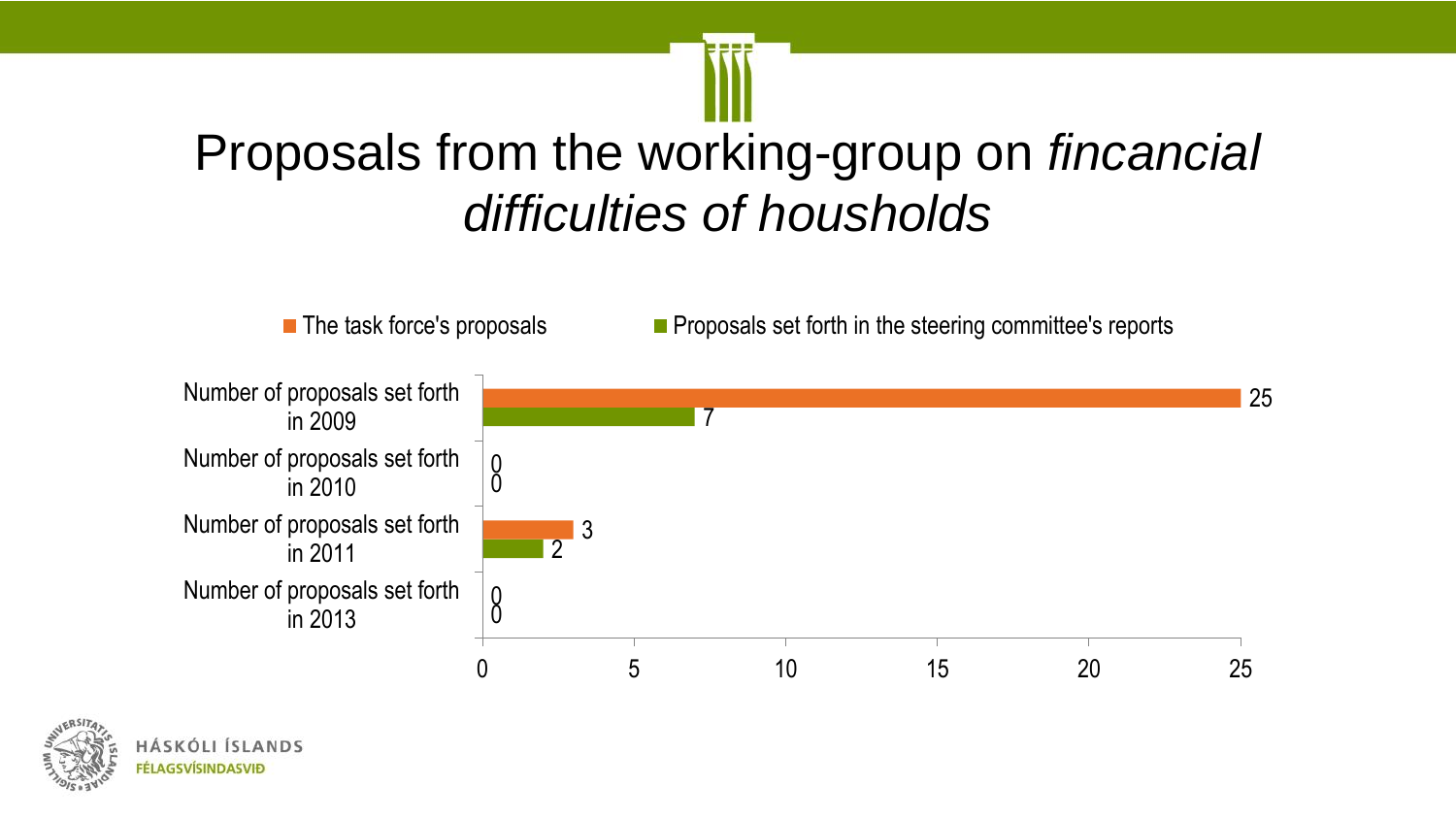#### **Working group proposals on financial difficulties of households**

Fate

Measures should be launched to assist

but are potentially at risk of becoming

prevent an expansion of the group of

persons in financial difficulty.

persons who are basically still able to cope

ensnared in financial difficulties, in order to

#### **2009**

Solutions aimed at ameliorating the financial difficulties faced by households should be of a comprehensive nature, with the aim of creating a chain of solutions aimed at: a) helping those in the greatest difficulties, b) assisting those who are at risk and are likely to experience difficulties, c) supporting those who are still able to cope and who, through the simple actions of the authorities and creditors, can lower their payment burdens and thereby survive the difficulties that are likely to emerge in the next 1–2 years.

#### **2009**

Measures adopted by the government to enable households in financial difficulties to tackle payment difficulties should be assessed and analysed regularly, with particular attention given to those who are in the worst positions. The measures should be revised if necessary.



UNIVERSITY OF ICELAND SOCIAL

## Steering committe proposals

**2009**

The government should state clearly whether any further steps will be taken to address the position of those who are experiencing difficulty paying off exchange-ratelinked mortgages.

#### **2011**

**2009**

The government should form a working group to assess the authorities' measures as regards household debt problems. The working group should consist of independent experts who are to examine why significantly fewer took advantage of the measures than was anticipated in the report prepared by the group of experts on household debt problems in November 2010. The group should both assess the measures and submit proposals for improvements so that a greater number of households can reap the benefits.

#### **2009**

The government should launch measures to help those who are in financial difficulty due to loans taken in foreign currencies to purchase automobiles.

#### **2011**

The government is to ensure the adoption of a centralised database on the financial position of households in order to enable the analysis of the financial position and difficulties of households in a comprehensive manner.

#### **2013**

The government should speed up, as far as possible, the formulation of a comprehensive housing policy and then initiate an action plan for support to low-income families with housing problems.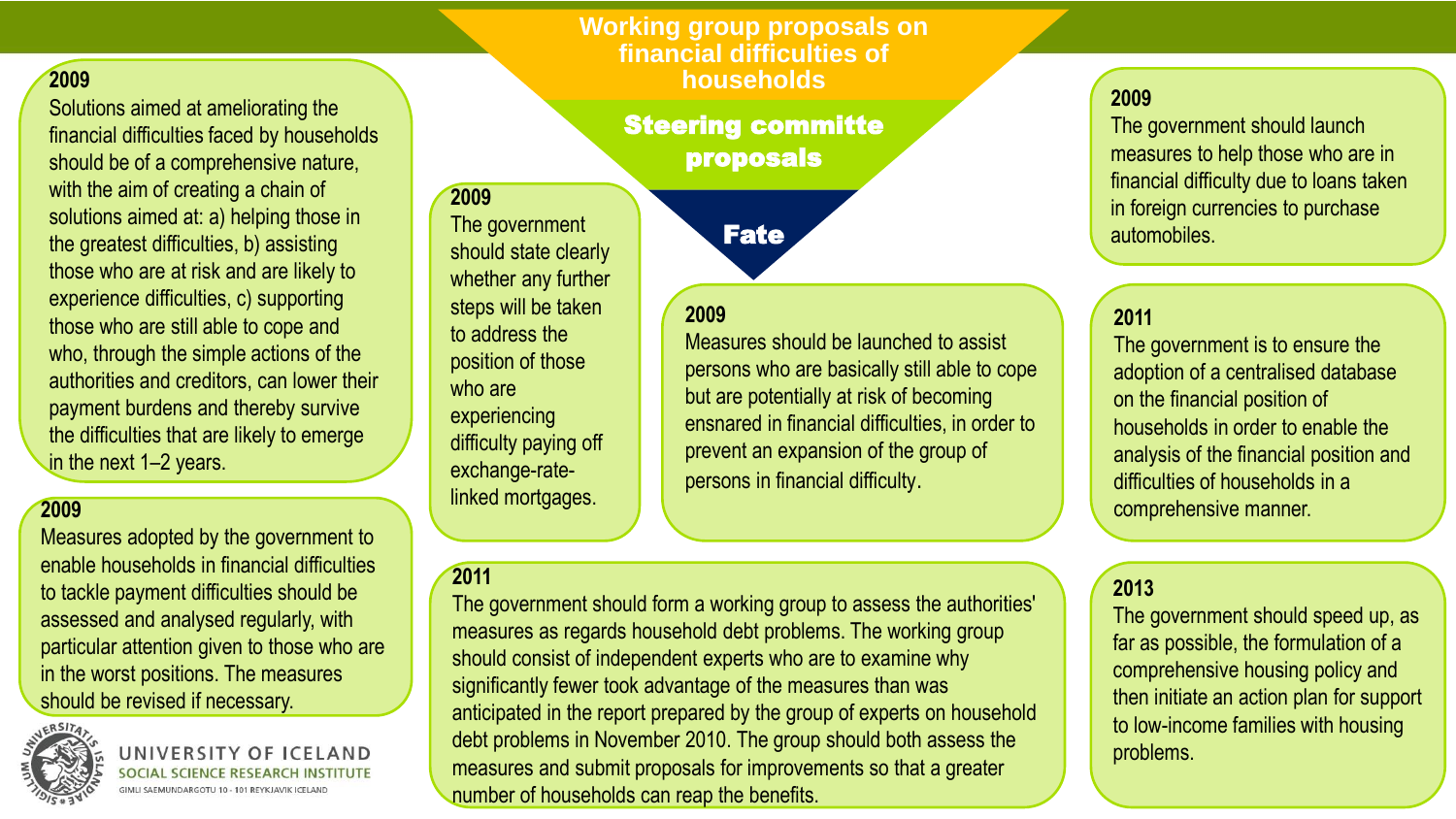**Working group proposals on financial difficulties of households**

> Steering committe proposals

> > Fate

•Debtors' Ombudsman Act

- •110% method: Act amending Act No. 44/1998 on housing issues, as amended (reduction of Housing Financing Fund mortgage claims)
- •110% method measures for over-mortgaged homes
- •Act on measures for individuals, households and companies in the aftermath of the bank and currency crash
- •Act on debt adjustment for individuals (entered into force in 2010).
- •Act on temporary debt adjustment for real-estate mortgage claims for residential accommodation (entered into force in 2009)
- •Reciprocal interactions that curtail benefits are to be abolished (cf. amendments to legislation)
- •Amendments to the Act on Social Security
- •Policy formulation. Association of Local Authorities in Iceland 2011-2014 (e.g. Article 3.10. Housing issues)

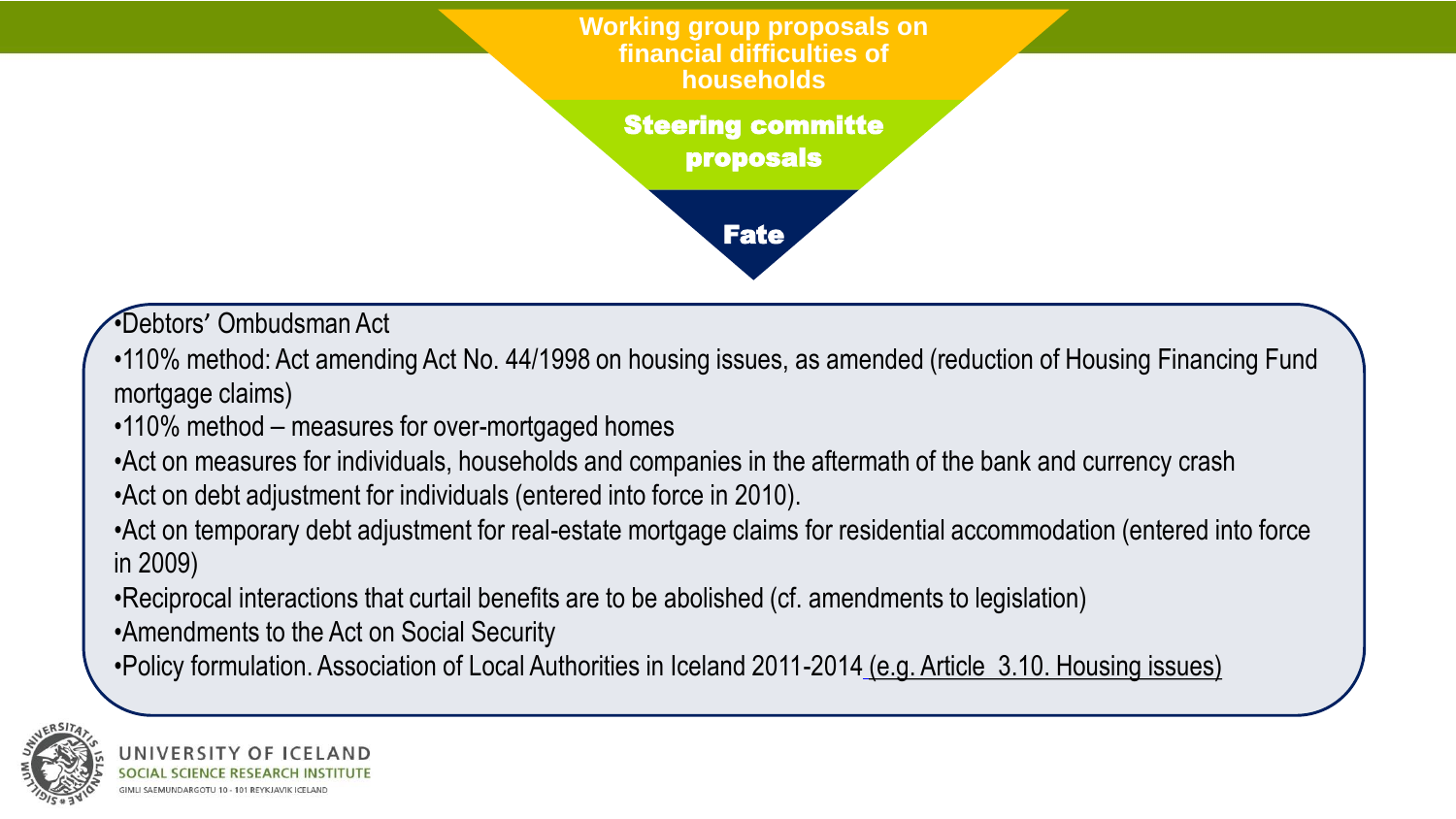### Steering committee proposals in 2009

Fate

#### **2009**

A Welfare Watch counterbalance fund should be established and used for: – Necessary studies of welfare issues. – Co-ordination of projects carried out by the "third sector" (NGOs) and other partners. – Support for staff who work with the persons the most affected by the crisis. – Campaigns to assist specific groups of persons who have been the most affected by the economic crisis. – Other necessary projects.

#### **2009**

ERSITA

Experts should be engaged to prepare social indicators which can be used to monitor the situation on a regular basis.

### **2009**

A simpler system should be established to enable individuals who are experiencing severe difficulty with paying their debts to renegotiate them.

.

UNIVERSI

#### **2009**

All official publicity and communication channels should be examined in collaboration with the "third sector" and ways found to ensure effective presentation of information on remedies and offers to those in need of them (both individuals and families) and also for advisors both inside and outside the public executive structure. It is important that people should be able to take informed decisions regarding their own welfare, not least regarding their financial affairs, and the prerequisite for this is the availability of sound and clear information.

#### **2009**

Basic social indicators should be published each month; the government should also make collaborative agreements with selected local authorities which represent the variety of Icelandic society, in which more detailed information should be recorded.

#### **2009**

Central and local government service institutions should define what constitutes basic services, prioritise their work according to this definition and ensure that these services are not cut or downgraded; the definition should include services in the schools, healthcare system and social services.

#### **2009**

**2009**

The Welfare

Watch should

take steps to

collaboration

with the media.

establish

closer

University students, and persons who have completed training courses which grant professional employment entitlements, should be offered vocational training places in functioning enterprises without forfeiting their right to unemployment benefits.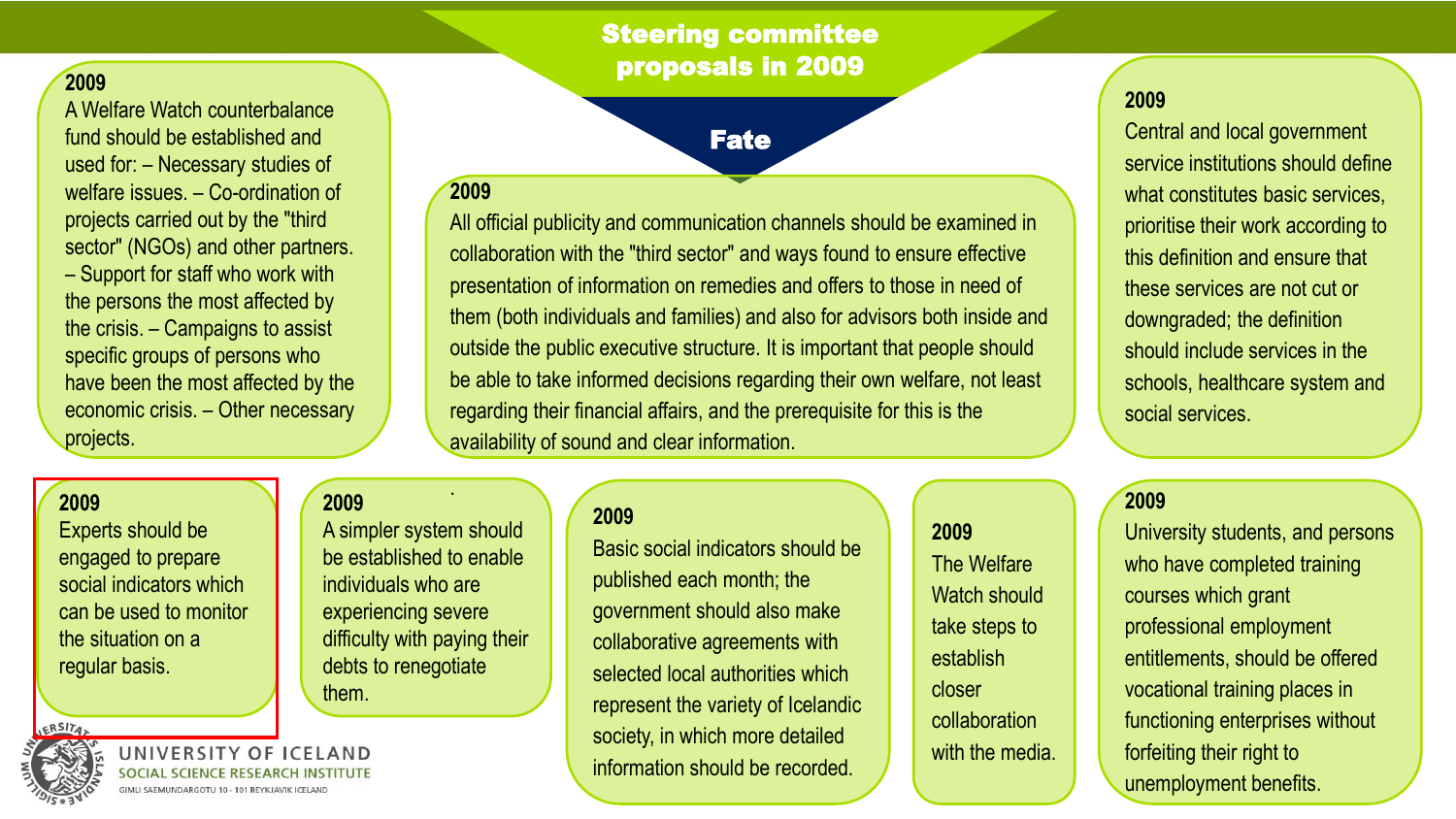### Steering committee proposals in 2010-2013

### **2011**

Special labour-market measures and other measures that foreign citizens seeking employment can take advantage of.

#### **2011**

Students who participate in the campaign *Education is the road to employment* are to be enabled to continue their studies in the 2012 spring term by ensuring them maintenance assistance during their studies.

## Fate

#### **2013**

The government, state and Association of Icelandic Local Authorities are to present a comprehensive, scheduled action plan on how to eliminate poverty in Iceland.

### **2013**

The local authorities' home services are to be strengthened, as are the number of placements in nursing facilities, in accordance with the predicted increase in the geriatric population in Iceland.

#### **2013**

Payment participation will be reduced for patients who suffer from severe and chronic illnesses, as well as social and financial difficulties.



**JNIVERSIT** 

### **2013** .

.

The Ministry of Welfare and the Association of Local Authorities are to initiate efforts for the purpose of formally establishing collaboration between the schools and local authorities' social services as regards the issues of children and families with children.

#### $\mathbf{L}$ **2013**

The Welfare Watch will continue to operate in one form or another but will be reorganised after requesting the appointment of representatives from public bodies, local authorities, the employment sector and the "third sector" (NGOs).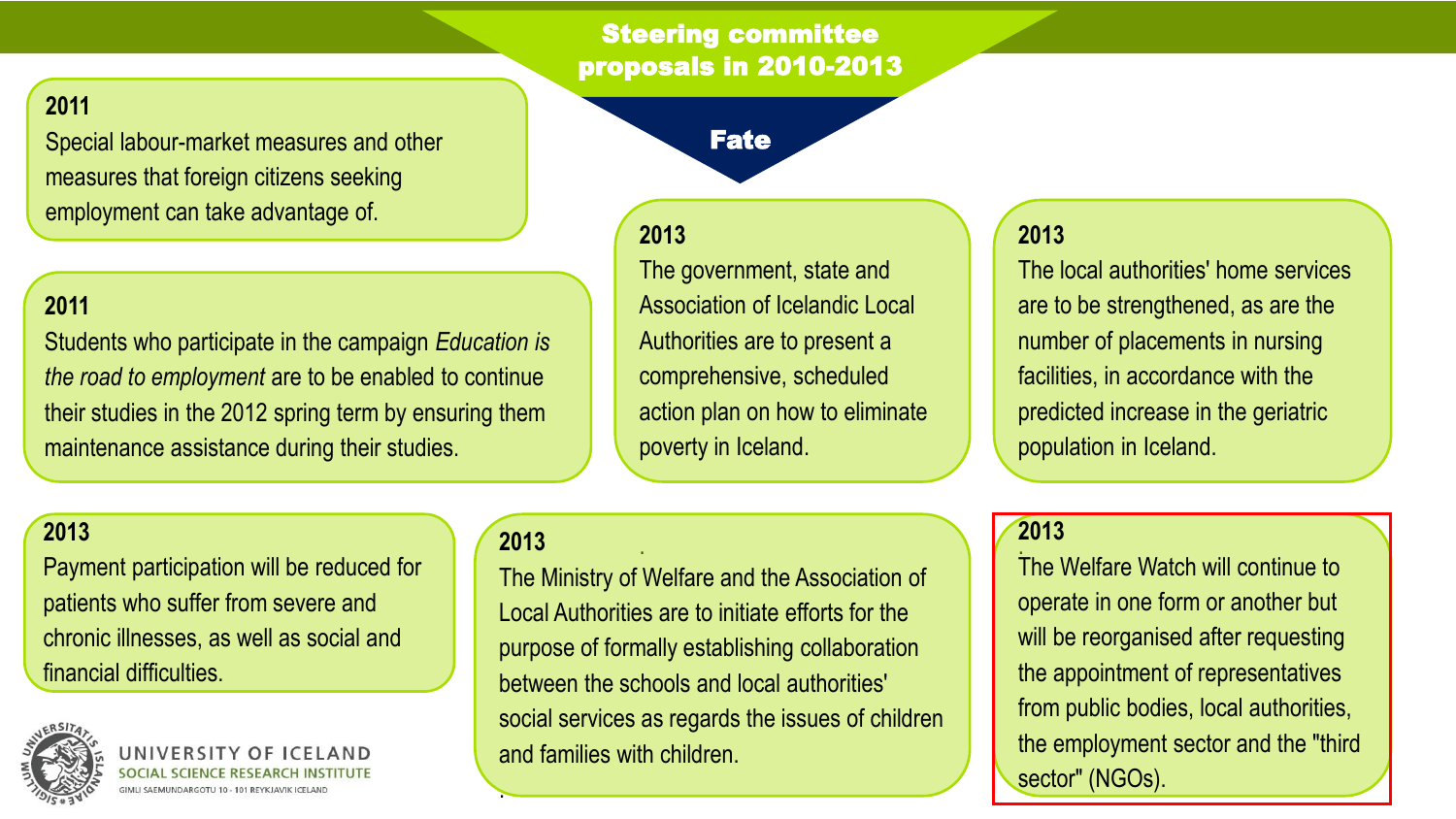### Steering committee proposals in 2010-2013

Fate

### The Welfare Watch Counterbalance Fund was set up in 2009. Part of the fund was used for specific Welfare Watch projects, e.g. social indicators, development projects for measures for young unemployed people and co-ordination of voluntary-sector projects (Parliamentary Document 714, 2009–10).

- Improve information provision of the Association of Icelandic Local Authorities and the municipalities (Item 4.1 of the Policy Guidelines of the Association of Icelandic Local Authorities for 209 and 2010 – action plan).
- Work on social indicators began in 2009, when Welfare Watch put forward a proposal to put together Icelandic social indicators. Statistics Iceland took on the task in 2012 of publishing and regularly updating social indicators, which are a collection of diverse statistical data on the social conditions of various groups in Iceland. Debtors' Ombudsman Act from 2010.
- Health nursery schools and Health primary schools under the Directorate of Health.
- Internet-driven growth build, connect, participate: State and municipal policy on the information society 2013-16
- Regulation on workplace learning and on-the job training
- Stability pact: The object of the pact is to promote the resurrection of the economy.
- New Welfare Watch appointed by Eygló Harðardóttir

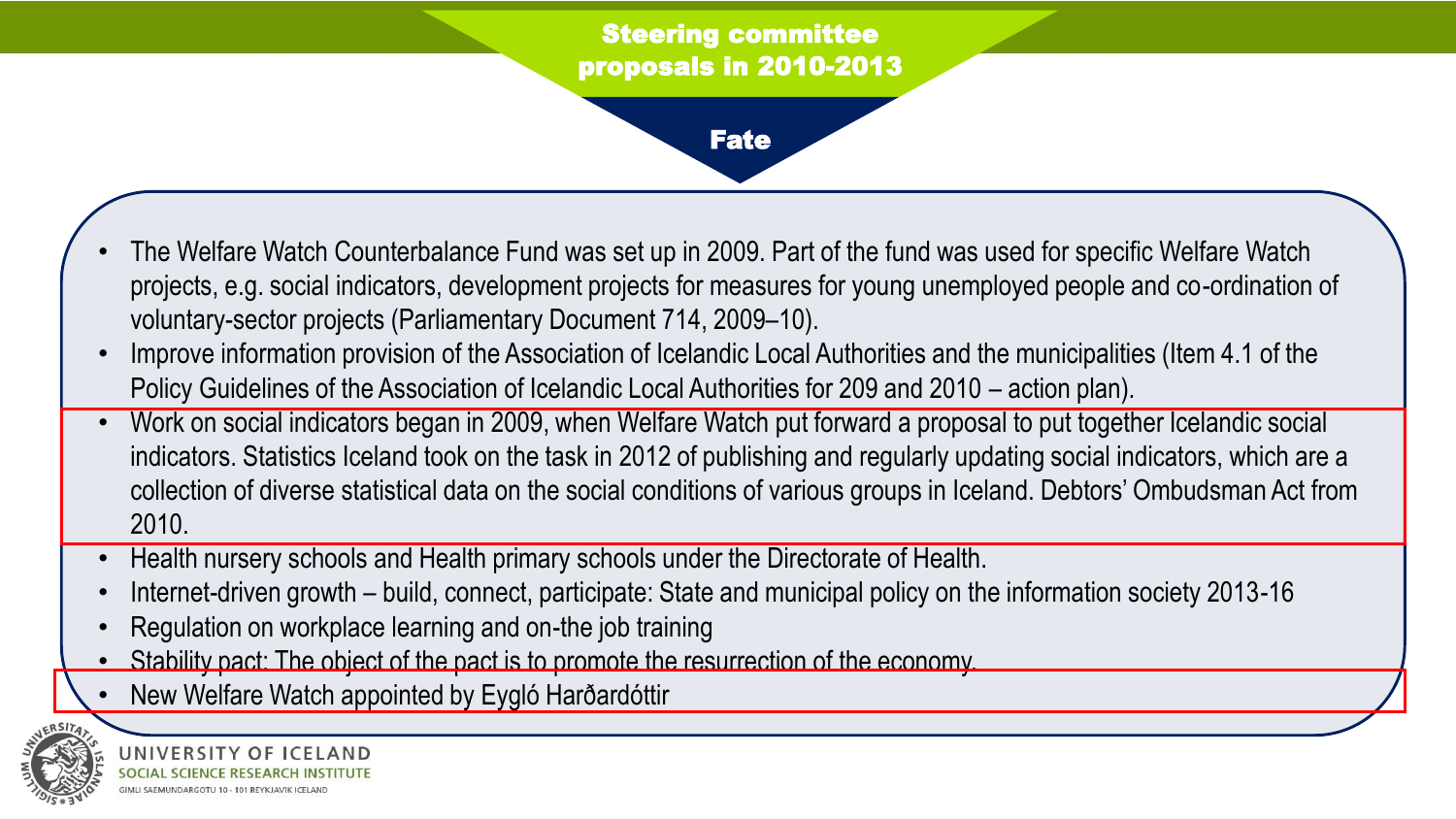The importance of the Welfare Watch in the eyes of the ministers of welfare and members of the steering-committee

Interviews with former ministers of welfare and members of the steering-committee revealed that:

- The lack of funds was the main reason for some Welfare Watch proposals not being implemented.
- The Watch's work often had an indirect impact on welfare in Iceland by raising awareness about issues that require attention.

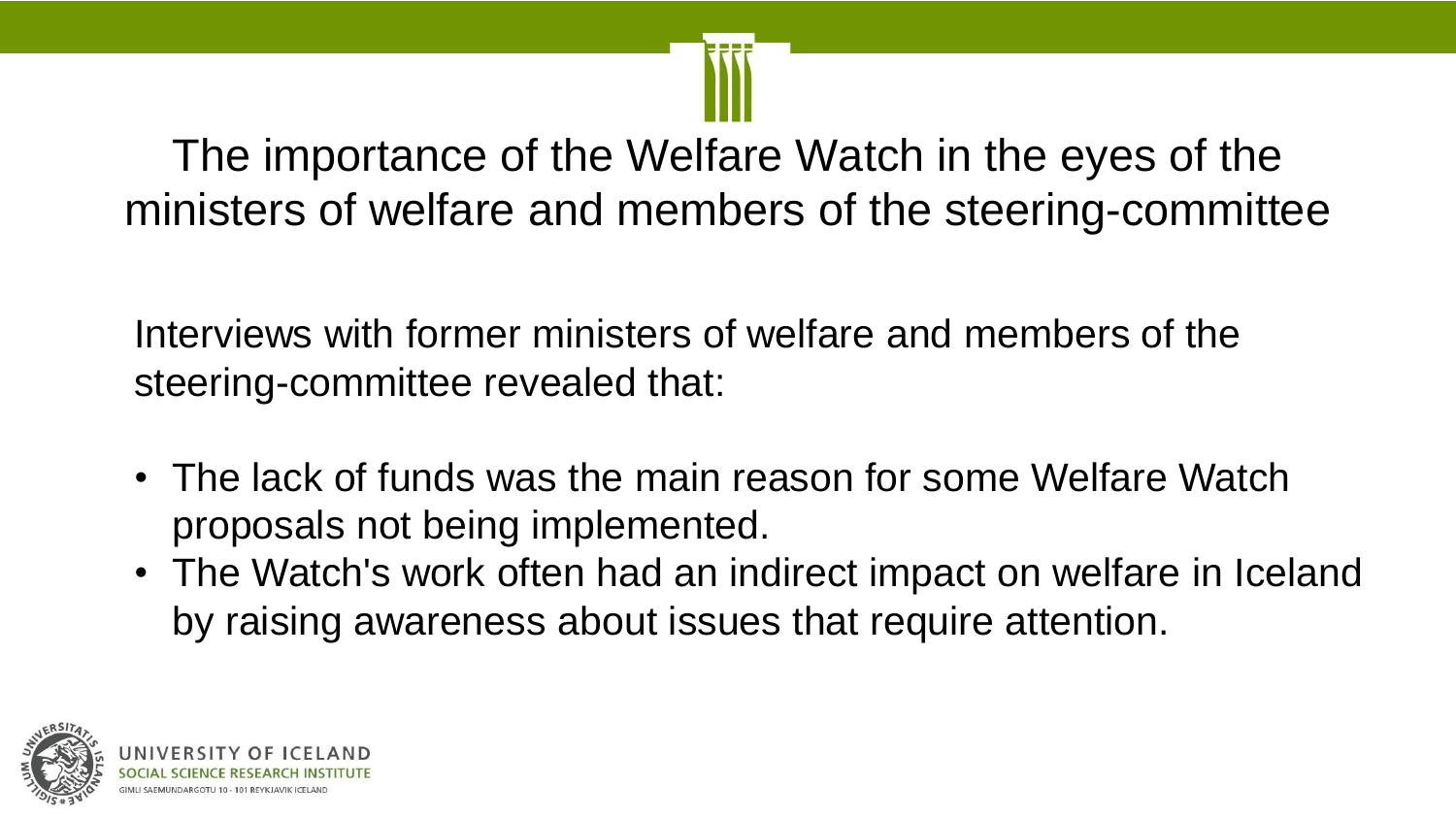

*"When such a large group, as we were, comes together with a variety of contact networks and backgrounds, it's able to call a great deal of attention to various issues and to follow up on such issues elsewhere. It is a bit like a spider's web. Someone begins and then someone else comes along and carries the issue forward" [member of the steering committee].*